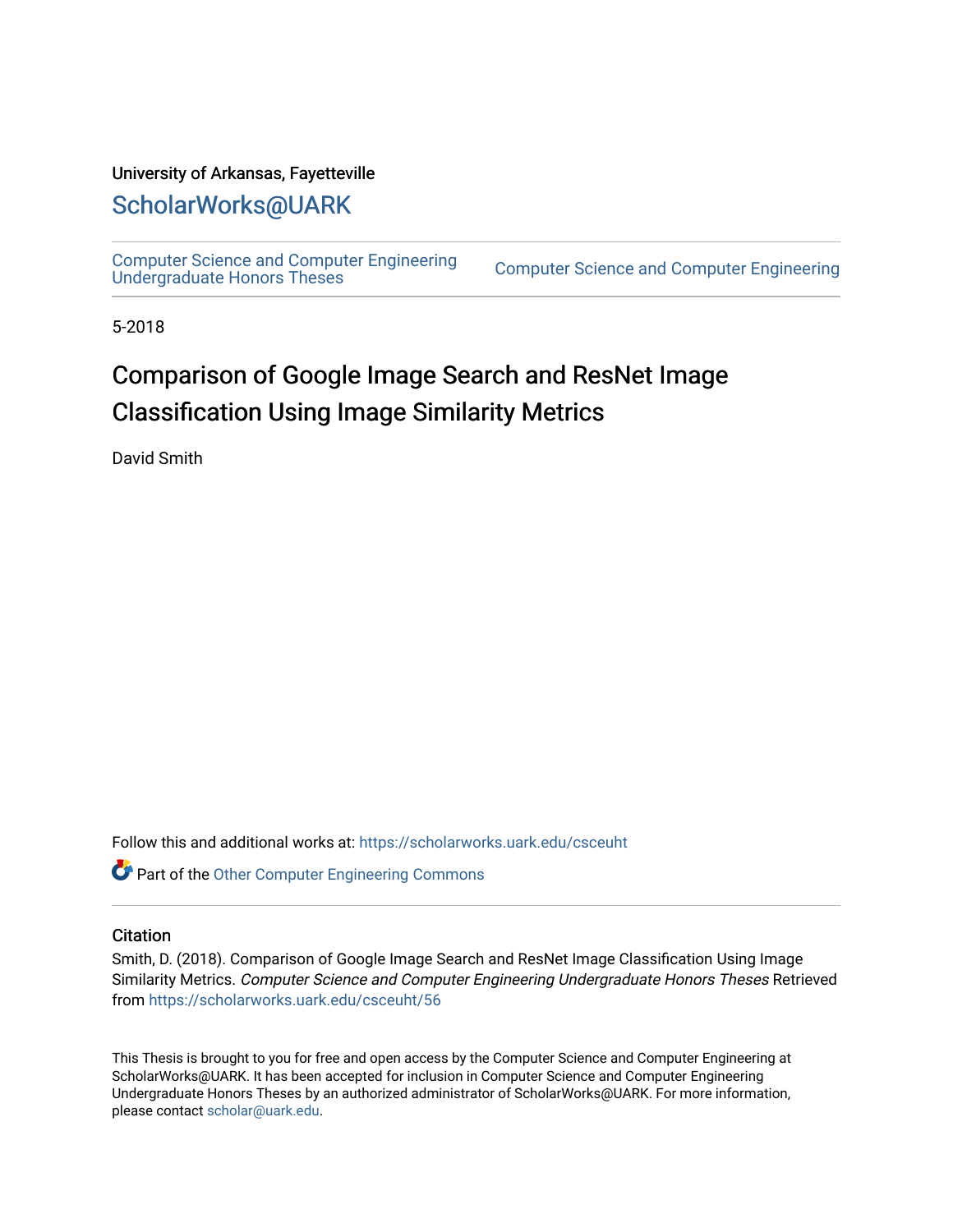# **Comparison of Google Image Search and ResNet Image Classification Using Image Similarity Metrics**

David Smith

April 27th, 2018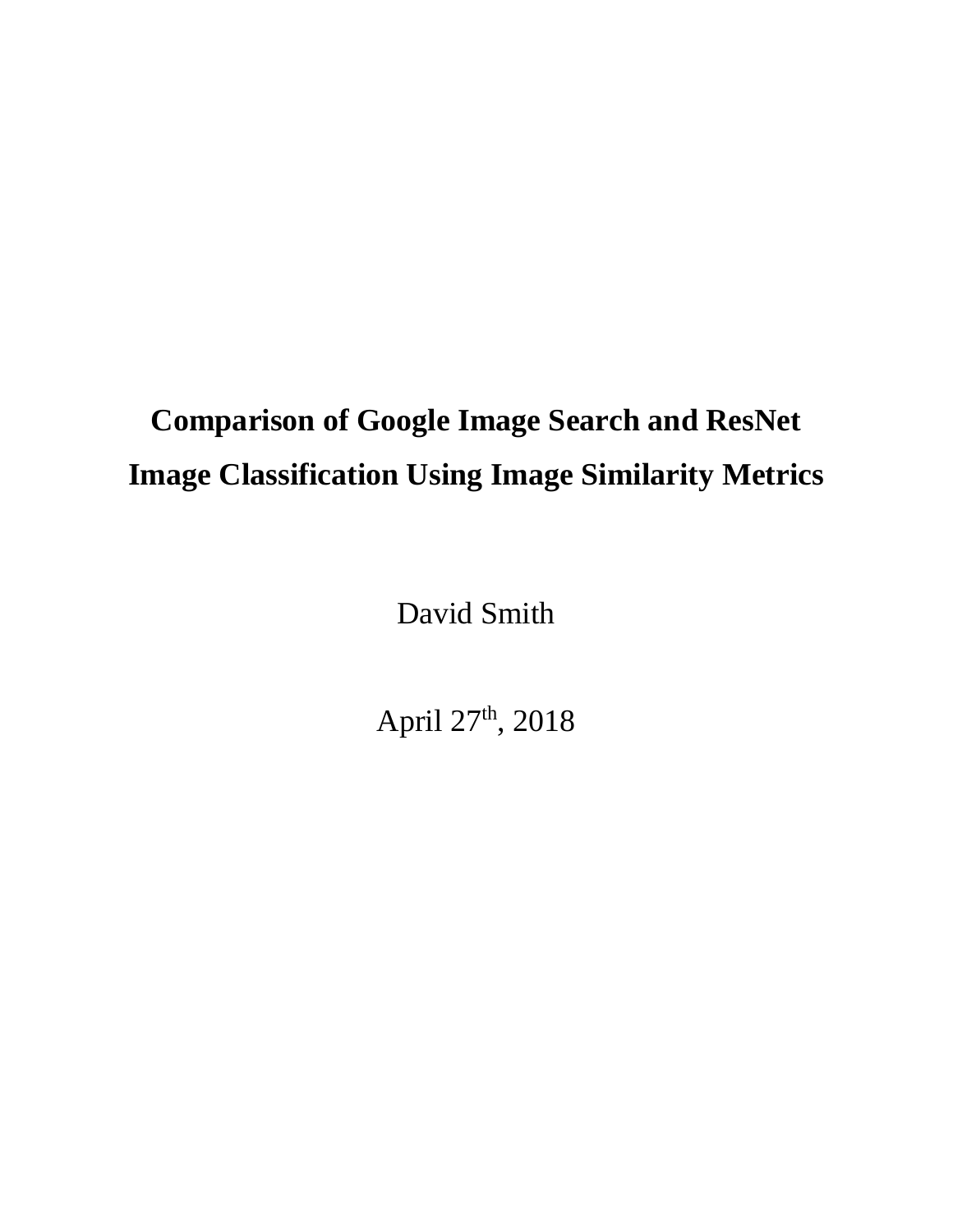#### **Abstract**

In this paper, we compare the results of ResNet [1] image classification with the results of Google Image search. We created a collection of 1,000 images by performing ten Google Image searches with a variety of search terms. We classified each of these images using ResNet and inspected the results. The ResNet classifier predicted the category that matched the search term of the image 77.5% of the time. In our best case, with the search term "forklift", the classifier categorized 92 of the 100 images as forklifts. In the worst case, for the category "hammer", the classifier matched the search term 61 times out of 100. We also leveraged the prediction confidence levels of the ResNet classifier to determine the relative similarity of an image within a set of images. In typical usage of an image classifier, only the most confident prediction is utilized. By using a larger piece of the output vector of the ResNet classifier, we were able to calculate distances between images in feature space. We created visualizations of the distance between images in sets of 100 images.

#### **1. Introduction**

#### **Goal**

For this research, we wanted to compare how Google Image search classifies images versus how a convolutional neural network classifies images. Rather than implement a convolutional neural network, we used an existing implementation that was known to be excellent at categorizing images. The specific implementation we chose was ResNet, a residual convolutional neural network. By choosing search terms from the list of categories on which ResNet is trained, we can generate data sets to test the classifier. We analyze the results of the classification to determine how closely the Google Image results match with ResNet's expectations for that category.

We also noticed that the ResNet classifier returns a vector containing a confidence level for each of the 1,000 categories. We were interested in using the most significant dimensions of that vector to discern similarities between images. If an image is passed into the classifier, but is not a member of one of the available categories, the network will still try and predict the object of the image. Even if the prediction made by the network is not correct, there is still valuable information to be learned from the categories the classifier outputs.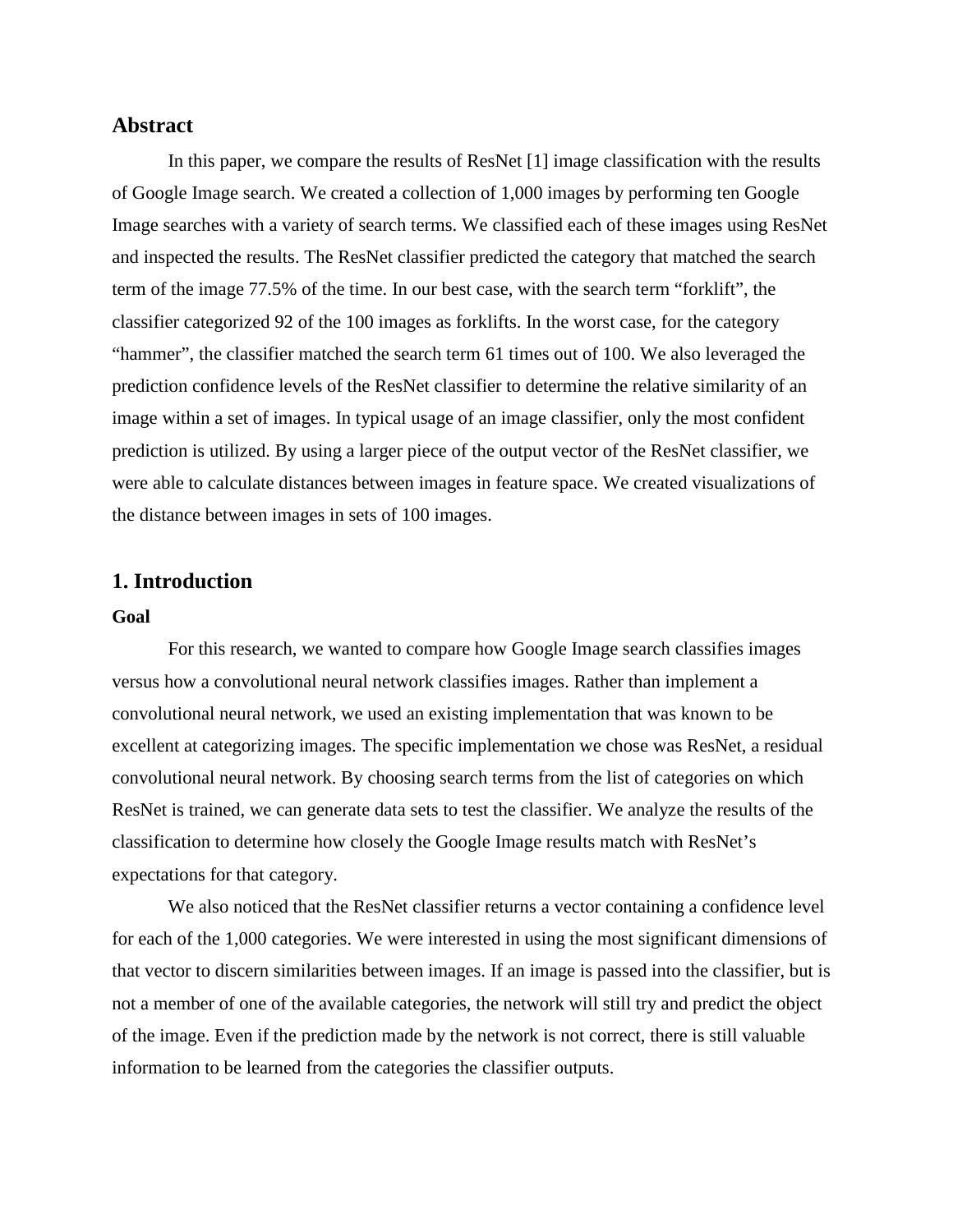#### **Background**

#### **Neural Networks**

Neural networks are a construct that take a set of inputs, or features, and after a series of manipulations, produce an output that can be treated as a decision or a prediction of the neural network [3]. The structural organization of neural networks was inspired by the biology of the brain. Inside the brain, neurons send synapses across a network of neurons, creating links between regions. A neural network works similarly. It contains a network of nodes connected via mathematical functions. The inputs on the first nodes in the sequence are modified by the weights on the links, and the output from those nodes become inputs on the next nodes in the sequence.

Once we have a neural network structure, we need to train the network on training data and then test the network using test data. One way of training the network is back propagation. Back propagation works by fixing incorrect predictions made by the network. If the output is incorrect, we can find the percent error and calculate a gradient by which to modify the connections leading to the output. We then repeat this process and modify the weights on the nodes until the percent error is below a certain threshold.



Figure 1. Structure of a neural network [8].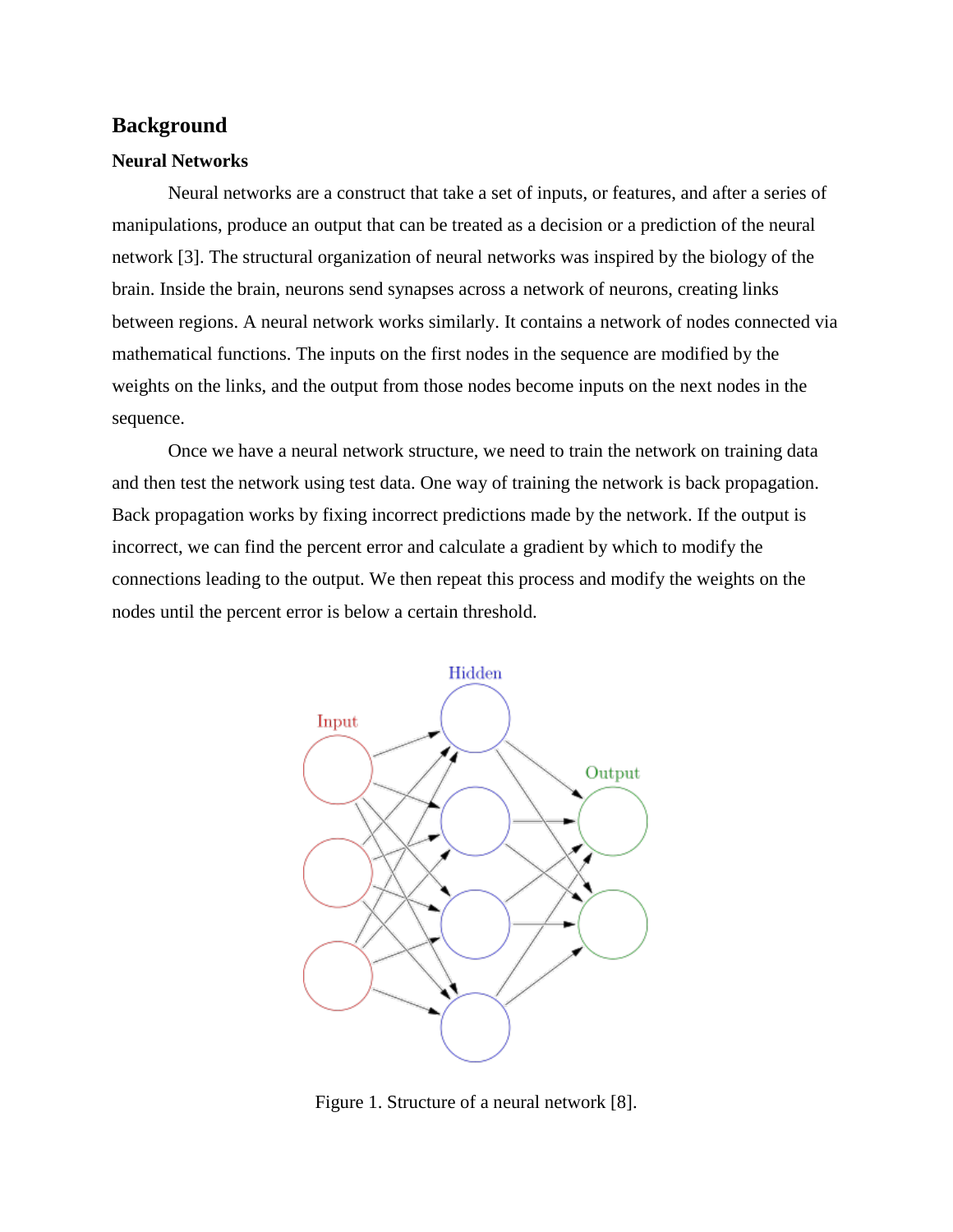#### **Convolutional Neural Networks**

When using neural networks with images as inputs, we typically need to reduce the input image to a more meaningful set of data before passing it into network. There a few operations that we can use to achieve this [4], the first of which is convolution. We use convolution to extract features from an image. Convolution works by calculating weighted averages of the input pixels to produce an output image. These weights are often called the "convolution filter" or "convolution kernel". We can use different convolution filters to detect edges, blur or sharpen the image, etc. Convolution turns the image into data that is more useful for the neural network to process.



Figure 2. Convolution step [9].

Another operation we use in convolutional neural networks is called ReLU, which is an abbreviation for Rectified Linear Unit. This operation replaces each negative value in the feature maps with a zero. This introduces non-linearity, which will more closely match the operation of neurons in the brain. Neurons do not produce negative output.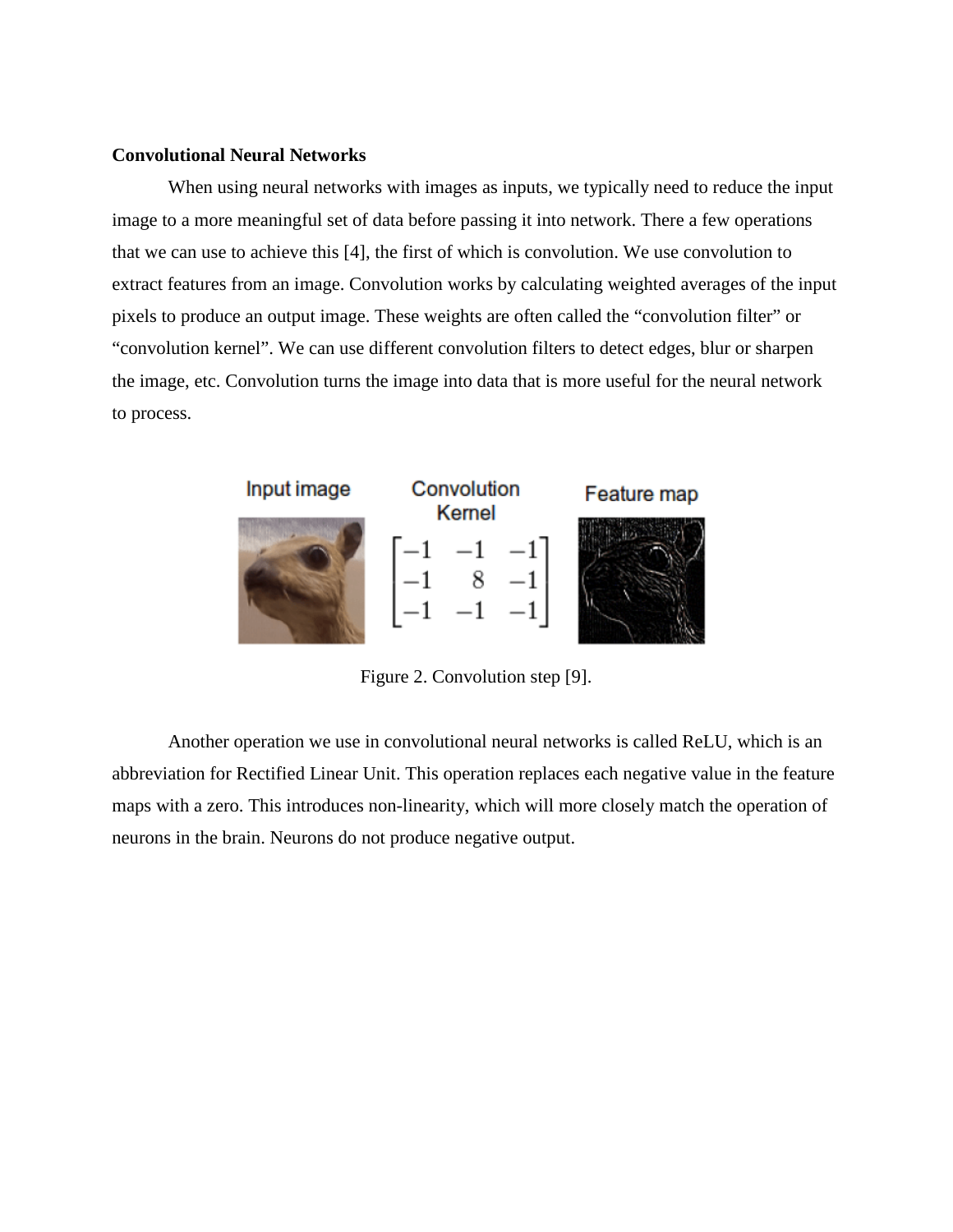

Figure 3. Rectified linear unit (ReLU) [10].

The third operation is called the pooling step. The purpose of this operation is to reduce the dimensionality of the features maps, without obscuring the most important information. Pooling can be done in a few different ways, such as finding the maximum value in each 2x2 matrix of pixels, or finding the average or the sum. When we do this pooling step, we are reducing the size of the feature map by four, but retaining most of the feature information. This makes the input into the neural network more manageable and reduces the number of parameters necessary in the network. This step is also known as the subsampling step.



Figure 4. Max pooling [11].

Once we have done the convolution, ReLU, and pooling operations, we have transformed the image into a more useful input, and we can pass that input into the neural network. If we are using the CNN to classify images, we typically use a softmax classifier in the output layer of the network. Softmax is a function that changes the arbitrary values for each category into a vector of values that are between zero and one, and the sum of all dimensions of the vector together is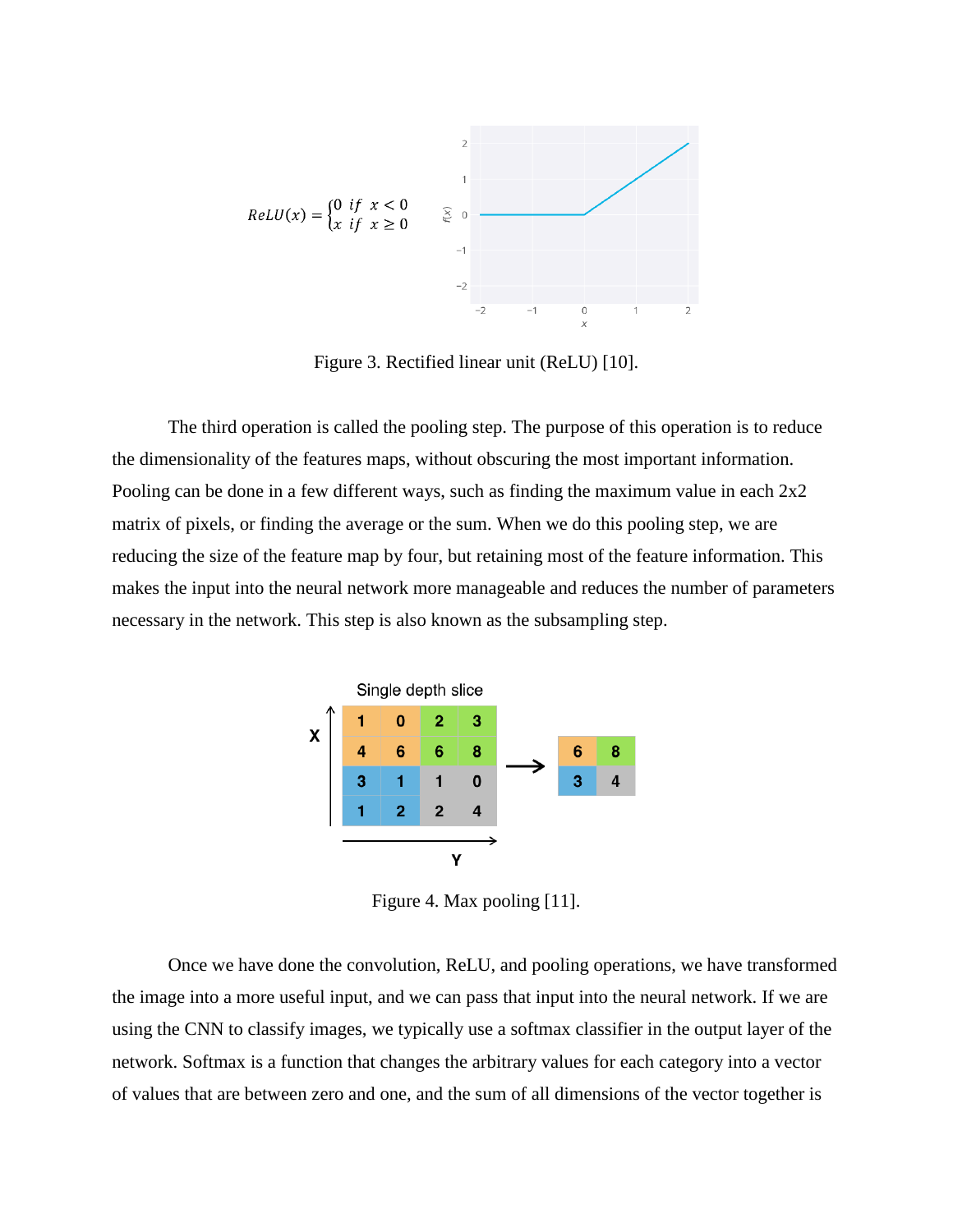one. This is similar to a unit length vector, but instead of the length of the vector being one, the sum of the parts is one. It is similar to a probability function in that regard.

From there, we can train the neural network as described above. We use the training data and attempt to classify the images; if the classifier is incorrect, then we can back propagate along the connections. We repeat this process until the classification error is below the threshold.



Figure 5. Convolution neural network structure [12].

#### **ResNet**

ResNet is the residual convolutional neural network we chose to use for this project. It was developed by a Microsoft research team. This network won 1<sup>st</sup> place at ILSVRC 2015, which is the ImageNet Large Scale Visual Recognition Challenge [1]. There are a number of conferences that compete on classification challenges; in this instance, they test and train on the same dataset. We knew this model was successful, so we chose this network as our pretrained model. ResNet follows a structure similar to the convolutional neural network described above, but with additional augmentation. In a residual CNN, there are additional shortcut connections between the convolution layers. This allows features to be passed deeper into the network, and increases the performance of the neural network.

ResNet is written in Lua and uses the Torch scientific computing framework. Torch is a LuaJIT framework with an emphasis on machine learning algorithms that utilize GPUs. ResNet is dependent on cuDNN, which is a CUDA library of primitives for deep neural networks. CUDA is a parallel computing platform that streamlines the process of using a GPU for computation. In order to use ResNet in an application, one must train the network on a collection of images.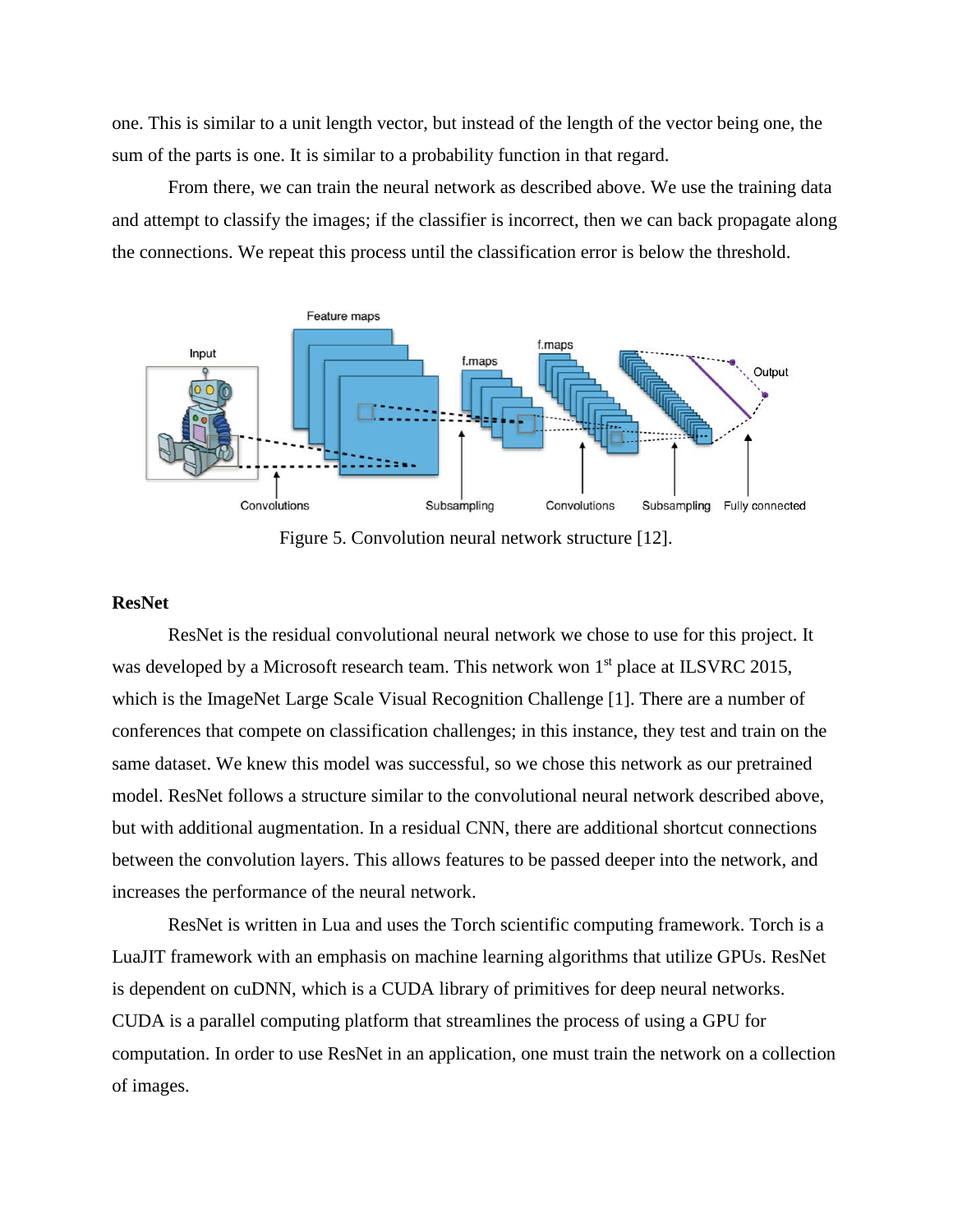ResNet was trained and tested on CIFAR-10 and on ImageNet. CIFAR-10 is an image dataset with 60,000 32x32 color images and ten classes [5, 6]. There are 6,000 images per class. CIFAR-10 contains 50,000 training images and 10,000 test images. ImageNet is a much larger dataset with 1,000 classes and larger images [7]. Percent error is obviously much lower on the CIFAR-10 set, as there are only a few categories from which the neural network can choose.

#### **2. Approach for Pre-Trained ResNet Classification**

#### **Set Up**

Rather than train ResNet on ImageNet ourselves, we instead used pre-trained ResNet models available on the ResNet GitHub [2]. To set this up, we needed a machine with a CUDAenabled GPU, as well as Lua, Torch, and cuDNN installations and configurations. Once that was set up, we downloaded a few pre-trained models, including the ResNet-18 and ResNet-200 files. These models are eighteen and two hundred layers deep, respectively. They were trained on the ImageNet dataset. They have one crop, top-1 percent errors of 30.43 and 21.66, respectively. In other words, they correctly identify the category of the object 70% and 79% of the time.

When we say one crop, we mean that only one cropped version of the image is passed into the network. The other option would be ten crops, which is where the image is cropped in each corner, as well as a center crop. Then, the image is mirrored horizontally, and cropped in the four corners and the center. These ten crops help to decrease the prediction error in the machine; they reduce the chance that an off-center object in the image is partially cropped or misclassified. Also, by mirroring the image, we mitigate the risk that the network might recognize an object better when oriented a certain direction.

The image below shows how an image would be divided when using ten crops. The figure shows how the first five sub-images would be created, and then the subsequent five are created using a horizontal mirror of the image. In this specific image, the center crop only encompasses a portion of the car, whereas the bottom right corner crop contains the entire vehicle. When we pass the sub-images into the network, the bottom right crop will most likely have a more confident prediction than the center crop.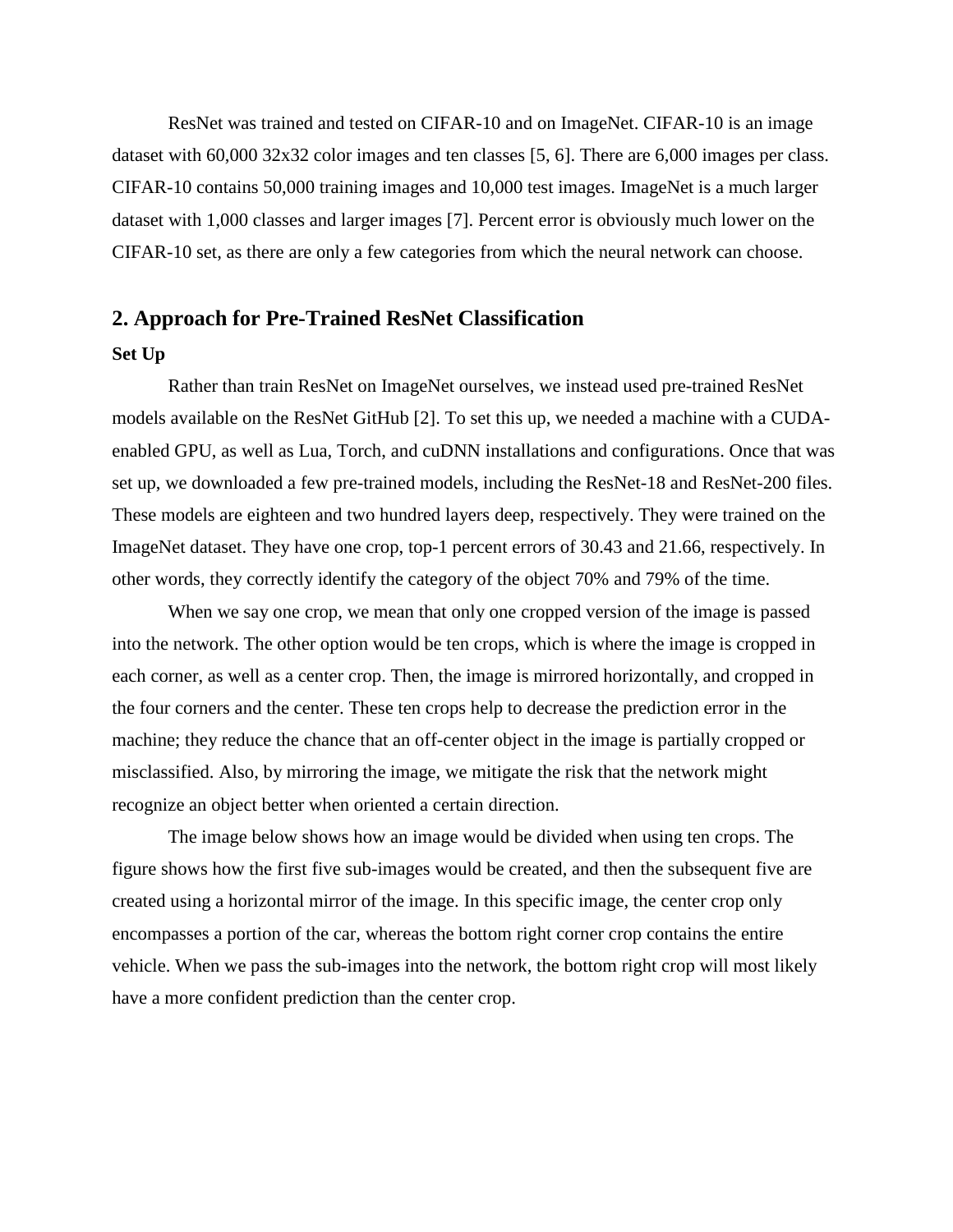

Figure 6. Example of corner crops and center crop.

#### **Data Gathering**

Once we set up the Resnet-18 and Resnet-200 models, we needed to obtain test images. We picked ten categories of the 1,000 available, and then we used Google Image Search to get 100 images for each of the ten categories. Once we had a page of search results, we saved the web page and extracted the images from the downloaded directory. These images were the thumbnails generated by Google, so they were approximately 250px by 250px and around 10kb apiece. The categories we picked were barn, forklift, hammer, strawberry, library, pretzel, sports car, street sign, vending machine, and volcano. An example of the search results for "barn" is below. Notice that some of the images are cartoons, or have objects in the foreground. Others could hardly be classified as a barn.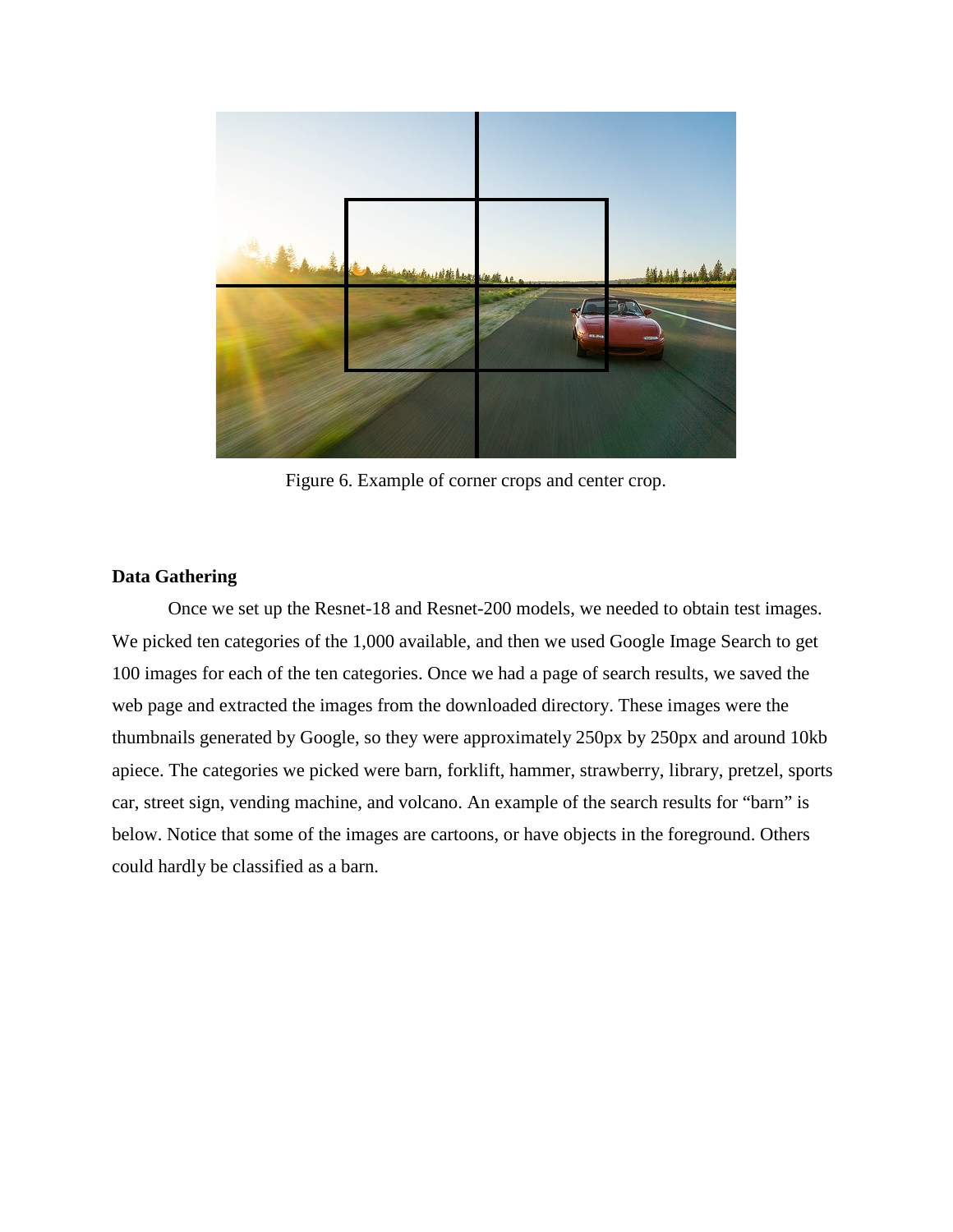

Figure 7. Search results for "barn".

#### **Running the Experiment**

Once we had the images on the machine, we created scripts to automate the classification process. One of the scripts we created allowed us to run the classifier on batches of images. We separated the images into directories with the name of the categories. The script takes a category name as a parameter, and then runs the classifier on each of the test images. We also extended the Lua code for the classifier. We created a procedure to print out the results for the top five predictions per image in a tab separated format, so that it would be easy to duplicate the data in a spreadsheet. We created one last script that would run the classifier on each of the ten categories, and the output of that script was transferred into a spreadsheet for analysis.

The classifier scales the images down to where the smaller edge is at most 256 pixels. It then performs a color normalization based on the mean and standard deviation that were used to train the model originally. After that, it performs a center crop of the image down to 224 pixels. Then, each modified image is passed into the pre-trained residual network, goes through the convolution layers, the neural network, and finally the softmax classifier. We can then output the top predictions of the network and iterate to the next image.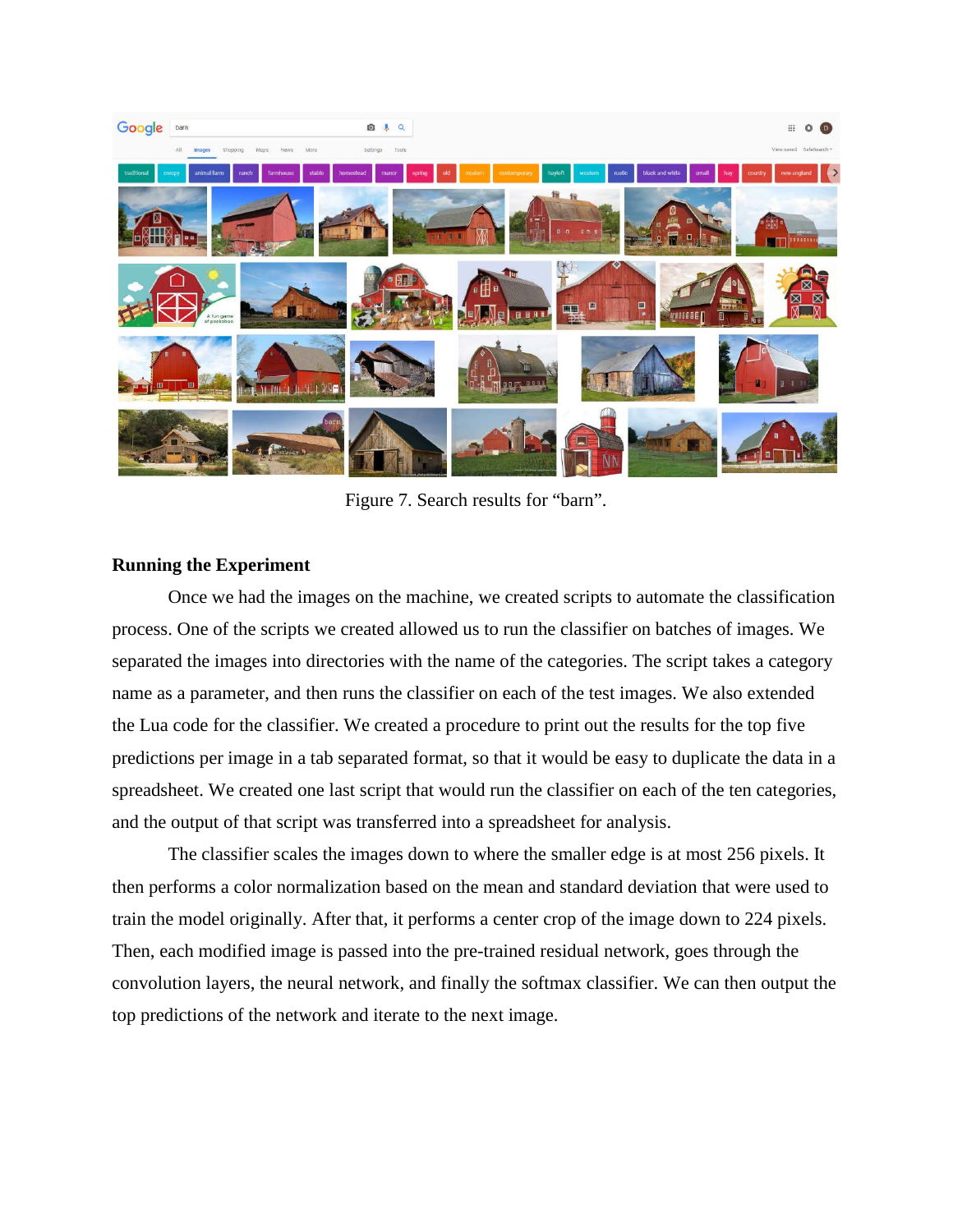### **3. Classification Evaluation**

#### **Results**

For the ten categories, we manually inspected the classification results and counted the number of correct predictions out of the one hundred test images. The highest result was an impressive 92 predictions correct in the "forklift" category, and the lowest result was 61 in the "hammer" category. Out of the 1,000 total images, the network correctly guessed the proper category 775 times. Our results are shown in the figure below.



Figure 8. Number of correct predictions per category.

To better understand the ResNet classifications of our Google Image Search results, we created graphs representing the 100 predictions made by the network. Our results for the "barn" images are shown below. The lighter shade indicates the network predicted correctly, while the darker shade indicates an incorrect prediction. The height of the bar represents the confidence level of the prediction. Our results are sorted according to confidence level.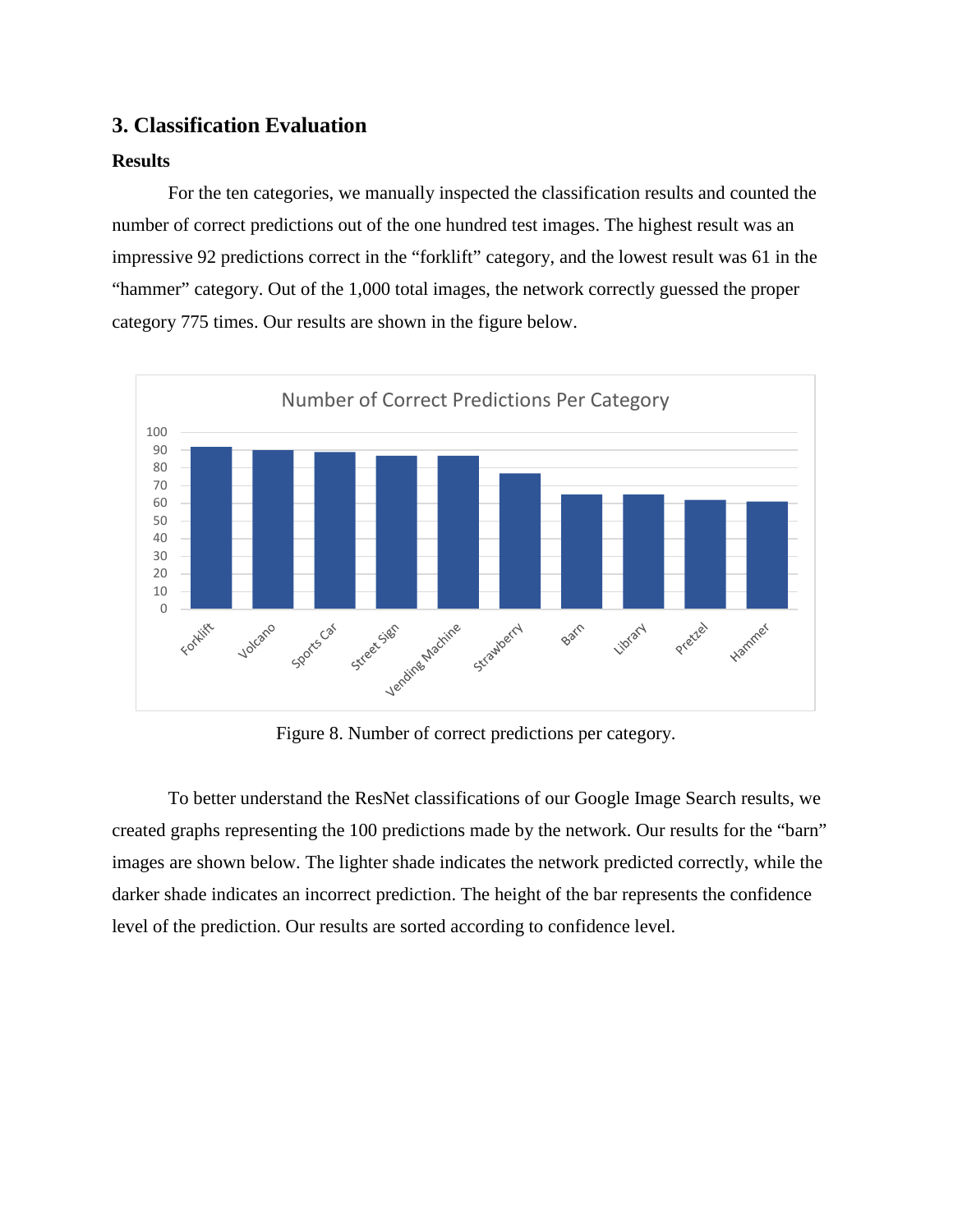

Figure 9. Results for the barn images.

There are two images in this set that were both misclassified, one as a mobile home, and the other as a boathouse. The peculiar part of this occurance is the similarity of the images. The angle of the image, the shape of the building, and even the window placement is nearly identical on the two pictures. However, the network classifies neither of them as barns, and in fact, is quite confident with the incorrect predictions. The network is 91.1% confident the image on the left is a mobile home, and 90.9% the image on the right is a boathouse.



Figure 10. "Mobile home" vs "boathouse".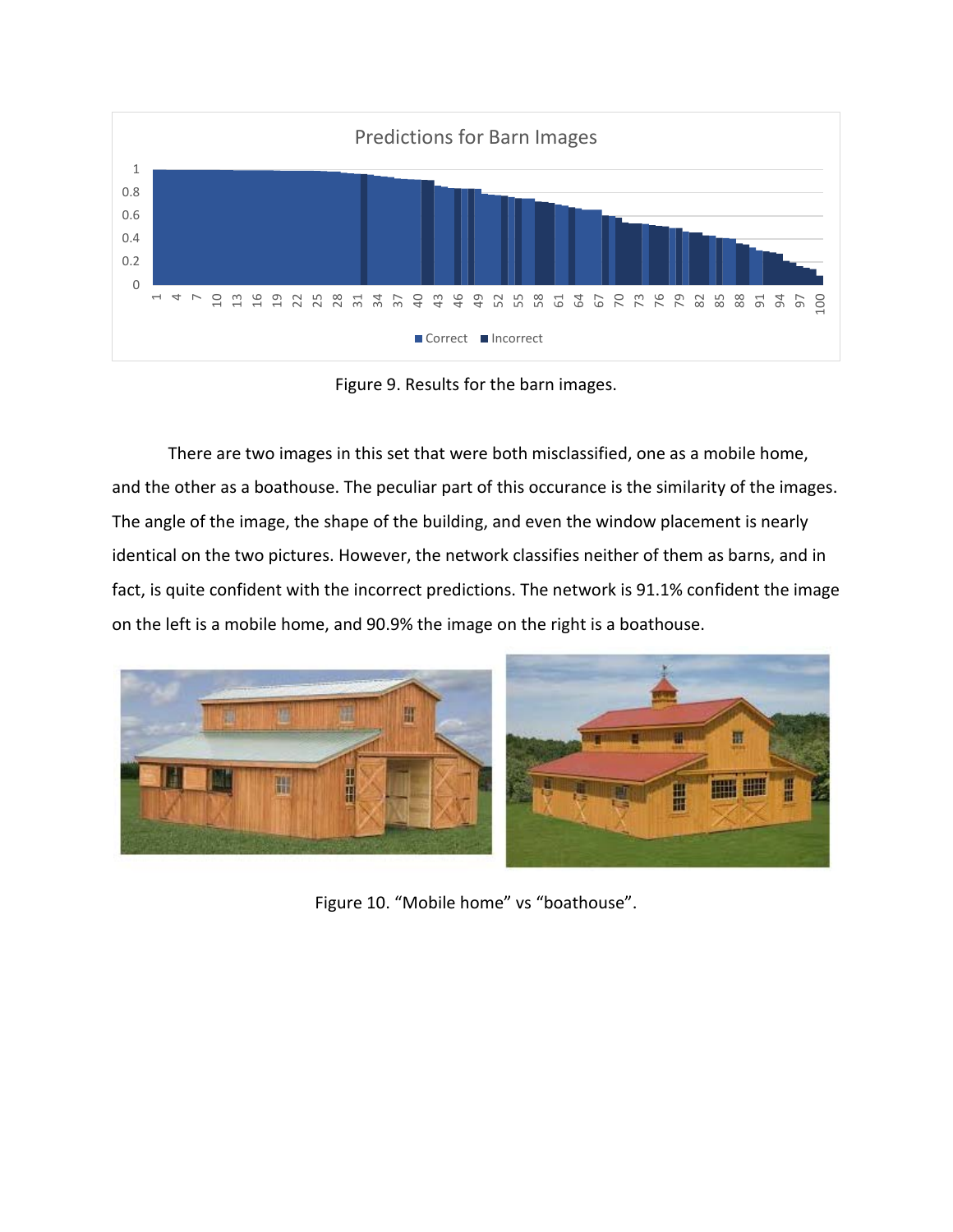

Figure 11. Results for the hammer images.

Our classification results for "hammer" images are shown above. The hammer dataset has a few different types of misclassifications. One of these incorrect predictions was "maraca" on an image of a wooden mallet. The mallet surely looks more like a wooden maraca than a claw hammer, and yet a human would likely still classify the image as a hammer. This is an example of how subtle features of the image can differentiate two very different objects, and these features are not always detected by the ResNet image classifier.



Figure 12. Wooden mallet classified as "maraca".

There was also an instance of Google Image Search returning an image that matches the result based on textual clues, but not necessarily features of the image. Among the images of hammers, there was an image of a hammer drill. The network classifies this image as a power drill, which I believe is what a human would likely do as well. This is an example of the search results showing a picture that is only partly described by the search term.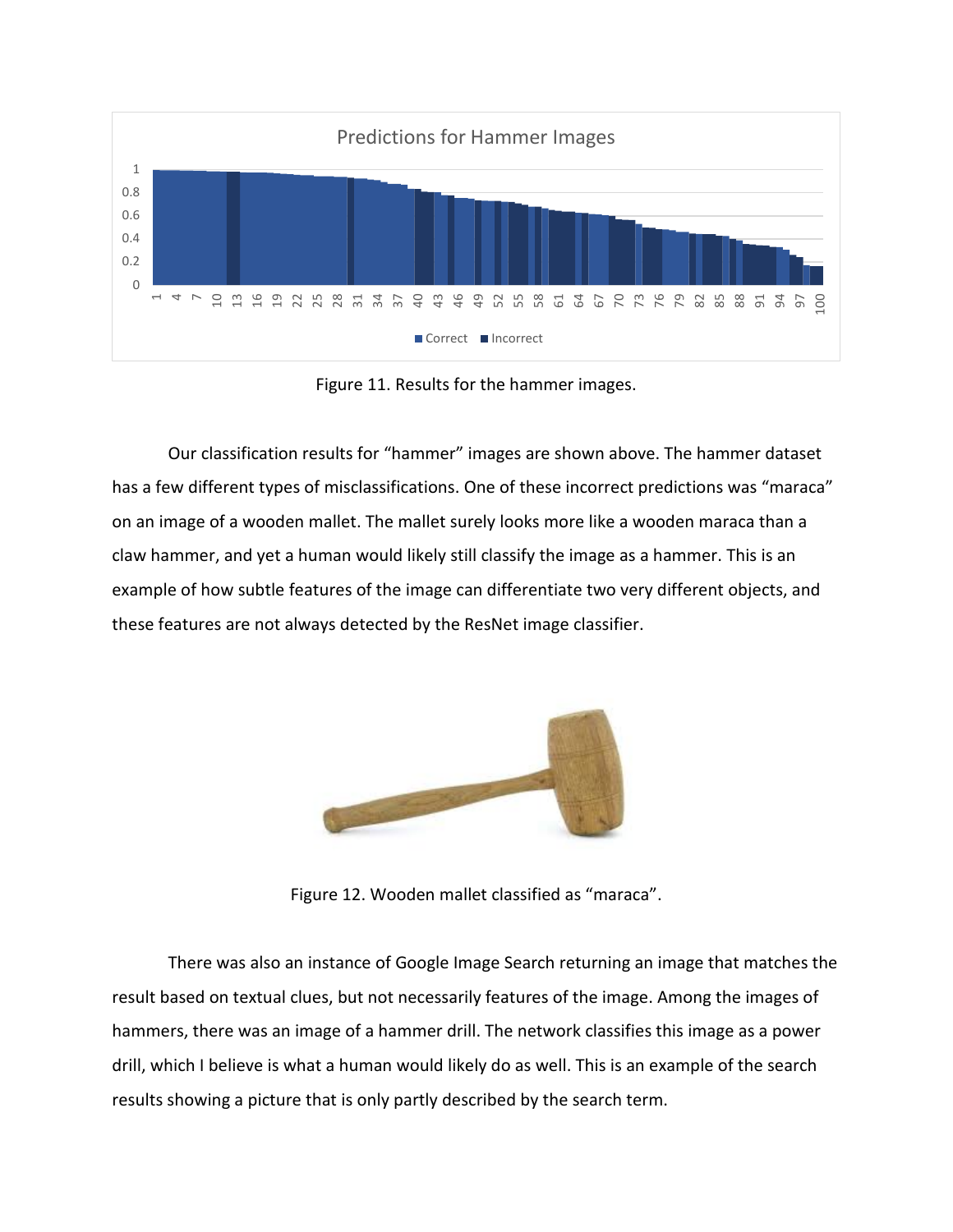

Figure 13. Hammer drill classified as "power drill".



Figure 14. Results for the pretzel images.

Above, we have the results for the "pretzel" images. There were no misclassifications for the first forty-one images. However, as the confidence of the classifier dropped, the number of misclassifications rose. Only ten of the forty-five least confident predictions were correct predictions.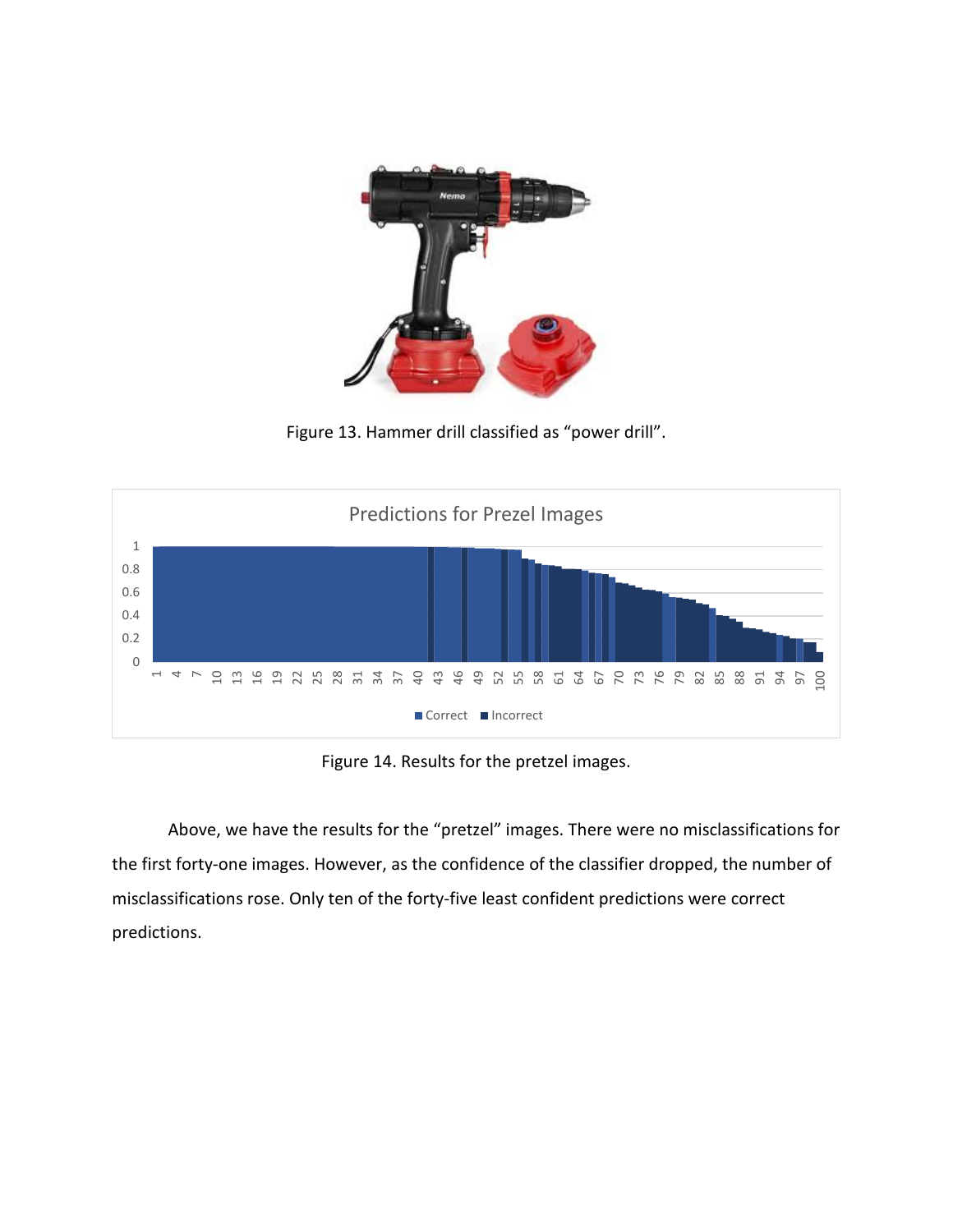

Figure 15. Results for the strawberry images.

Just like in the "hammer" dataset, there were a few images in the "strawberry" set that were given incorrect classifiers and yet it can be argued that the ResNet classifier did not make an error. There were simply results in the dataset that more closely resembled objects from other categories. For example, there were several images of strawberry trifles, and trifle was another category that the network could choose.



Figure 16. Strawberry search results returned trifle.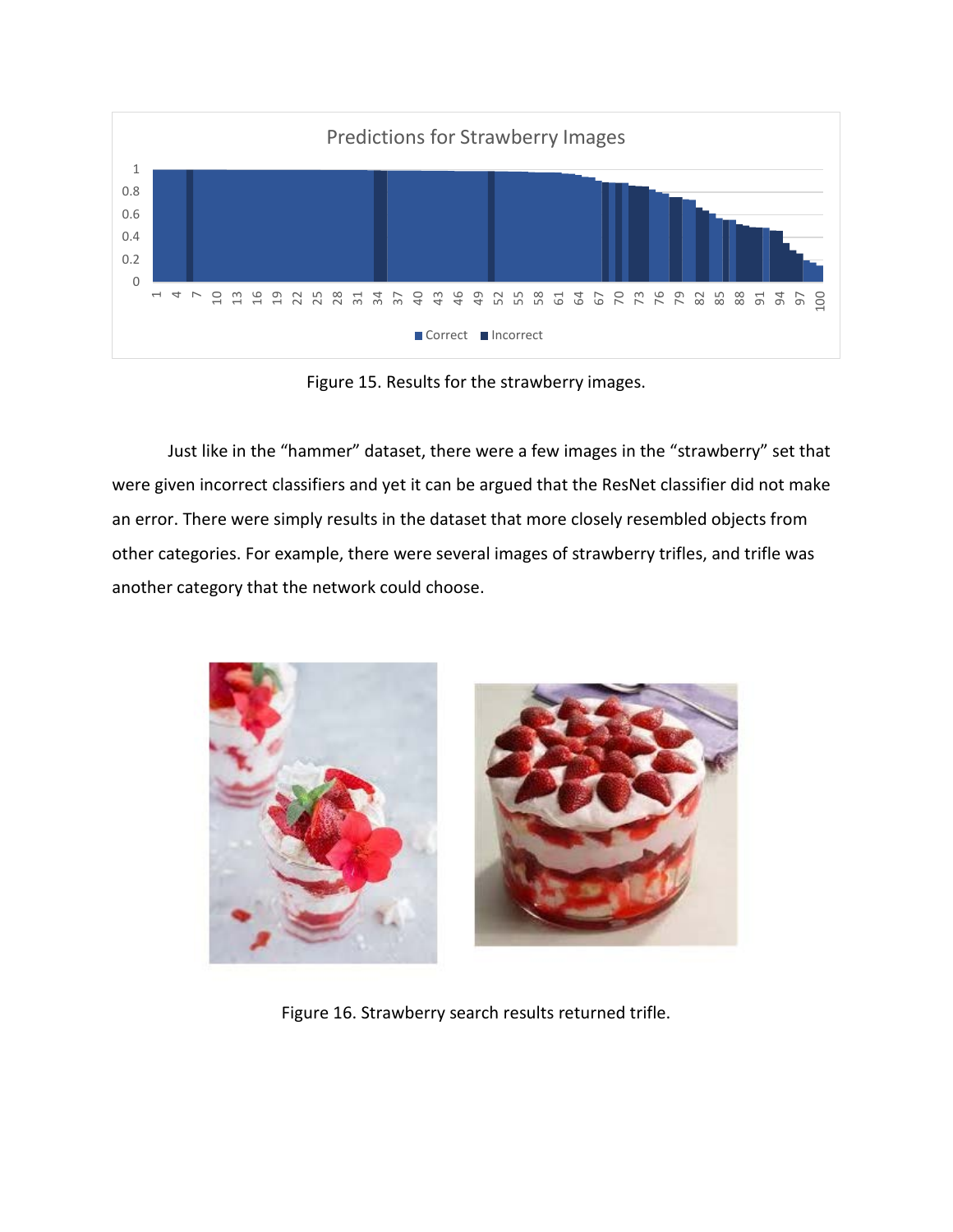#### **4. Approach for Similarity Analysis**

#### **Image Similarity Analysis Based on ResNet Classification**

One of the limitations of the ResNet classifier, and many classifiers in general, is that there are only a select number of categories from which to choose. For ResNet, there are 1,000 possible predictions that the network might make. If we input an image that is not a member of any of the categories, then the network cannot possibly make the correct prediction. However, the network will still give confidence values for the existing categories. We can leverage these predictions to get more information about the image or set of images that do not fit into the predetermined categories.

We created a new version of the classifier that takes in a set of images. This classifier calculates the distance in feature space between each input image with each other input image. When we pass a single image into the classifier, it returns a vector with 1,000 dimensions. Each dimension has a unique label from the set of categories, and the value that the network assigned the possibility for that label. The sum of the values for all 1,000 dimensions is one. We could find the Euclidean distance between each of these 1000-dimensional vectors, but nearly all of the dimensions have miniscule values. Only the top few labels contain meaningful values. Because of this, we implemented a custom distance function that calculates the distance between two vectors based on shared labels in the top fifty highest prediction categories. We wrote this custom distance function in Lua, and call it from within the classifier code. It finds the distance between each pair of images and outputs it in a format that we can read with our visualization program.

#### **Running the Experiment**

We used a modified version of our previous batch script to classify all the images in a category. In this experiment, we gather the top fifty predictions made by the classifier instead of only the top five. Once we have these top fifty categories and confidences for each image, we can calculate the dot product of the two feature vectors we are comparing using our custom distance procedure. This dot product will only multiply together values of dimensions with the same label. This creates a distance function which returns a higher value when two vectors have similar labels with higher prediction values. When two vectors have no matching labels in their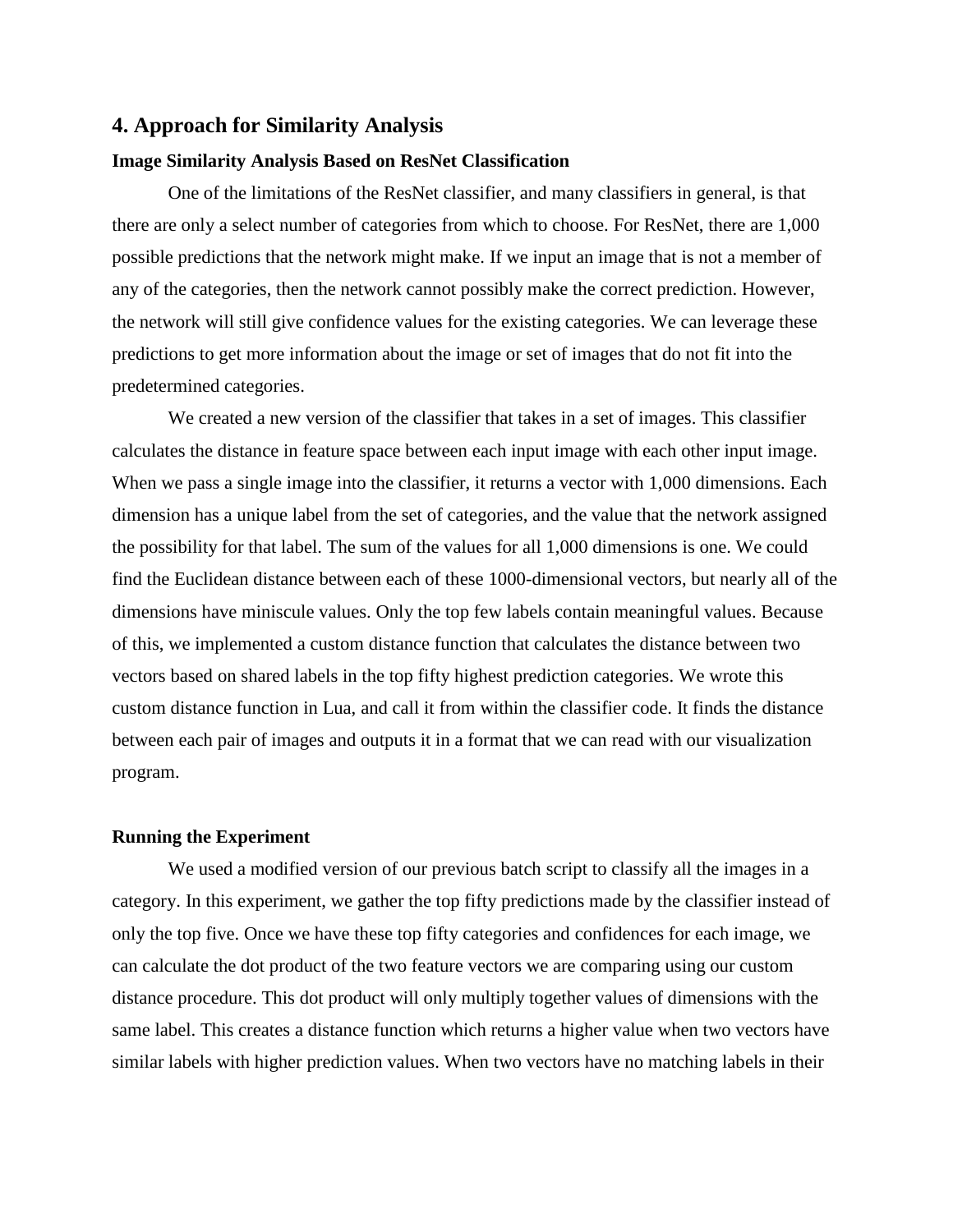top predictions, we return a value of zero, signifying that these images are not close together in the feature space.

To visualize the distance between all one hundred images in each of our experiments, we created a 100 by 100 matrix where the value at each location corresponds to the distance in feature space for the image in that row and the image in that column. With this information, we can find the sum of each row to determine which images are closer, on average, to each other image in the set. We then sorted this matrix to create an ordered list of overall similarity of each of the images. The images at the top of this sorted list are going to be the images that share the most features in common with each other image.

We created a visualization of this data to make it easier to interpret the results. This visualization was created by transforming the output of the distance analysis classifier. We took the row, column, and float value output by the classifier and multiplied each float by 255, and then put those values into a matrix that contained values between 0 and 255. We then output this matrix into a PGM file, which is a simple, portable grayscale file that we can view as an image.

#### **5. Similarity Analysis Evaluation**

#### **Visualizations**

Below, we have the visualization for the strawberry similarity experiment we ran on the one hundred strawberry images. On the left, the rows are sorted by image order. On the right, the rows are sorted by most similar to least similar, as detailed above.

White represents values closer to 255, which means the dot product between those two images returned a value close to one. Darker values represent images that were not as similar. The diagonal, which represents when an image is compared with itself, is black. On the sorted visualization, we see black vertical bars when we compare the base image to an image that is not similar. We can see from this visualization that there are not any images that are similar to all other images in the set.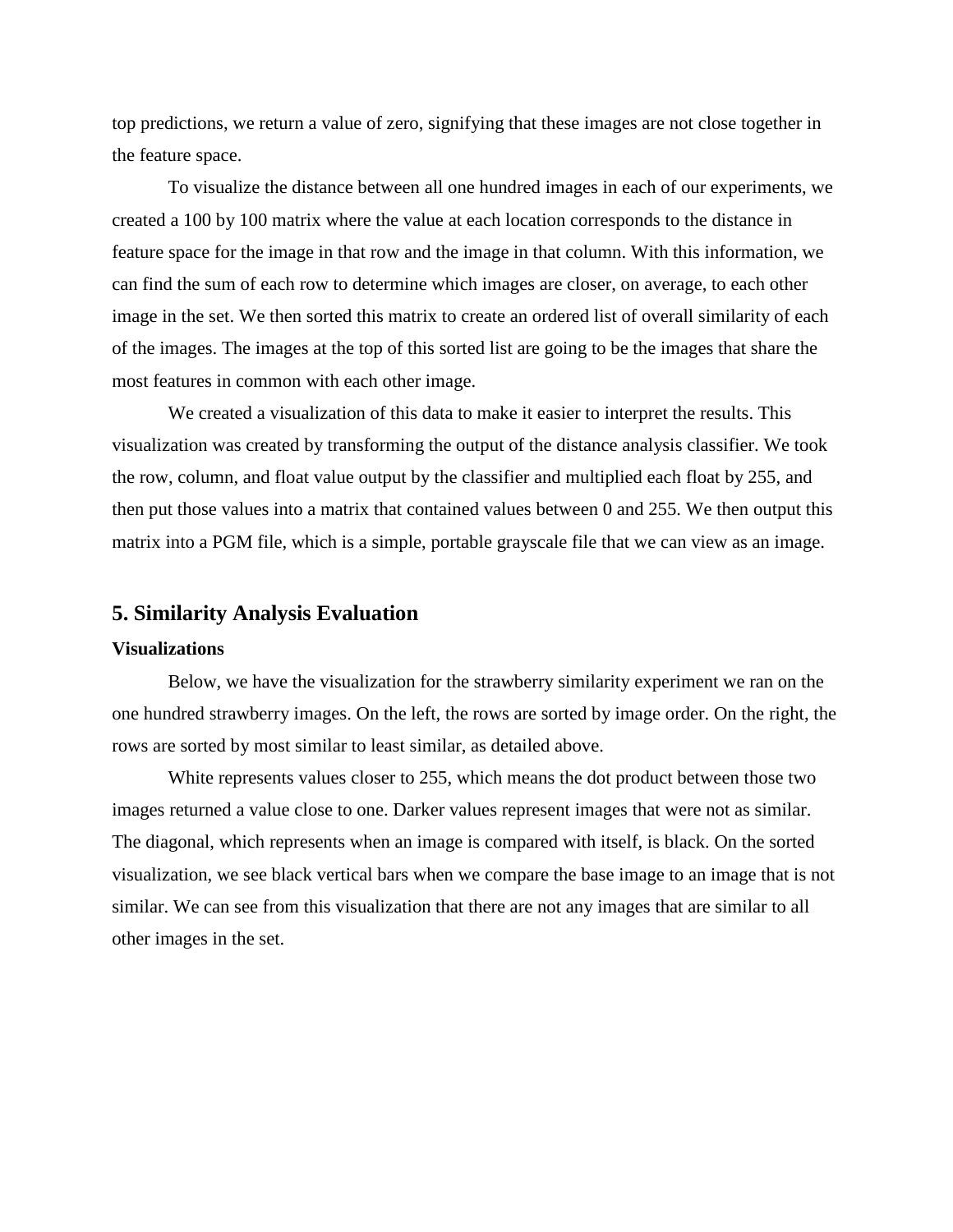

Figure 17. Visualization of distances between strawberry images, unsorted vs sorted.

The visualization of the strawberry distances is mostly white. This is because all of the images are supposed to be strawberries, and so a large percentage of the predictions made by the network have a high confidence value for the strawberry label. On the sorted visualization, we notice that the first approximately seventy rows have very similar column values. The column value is black when the two images share no common features, or dark gray when any shared features have lower confidence values.



Figure 18. Top four most similar strawberry images.

Here we have the four images that correspond to the top four most similar strawberry images in our distance analysis. In this case, the network was extremely confident that the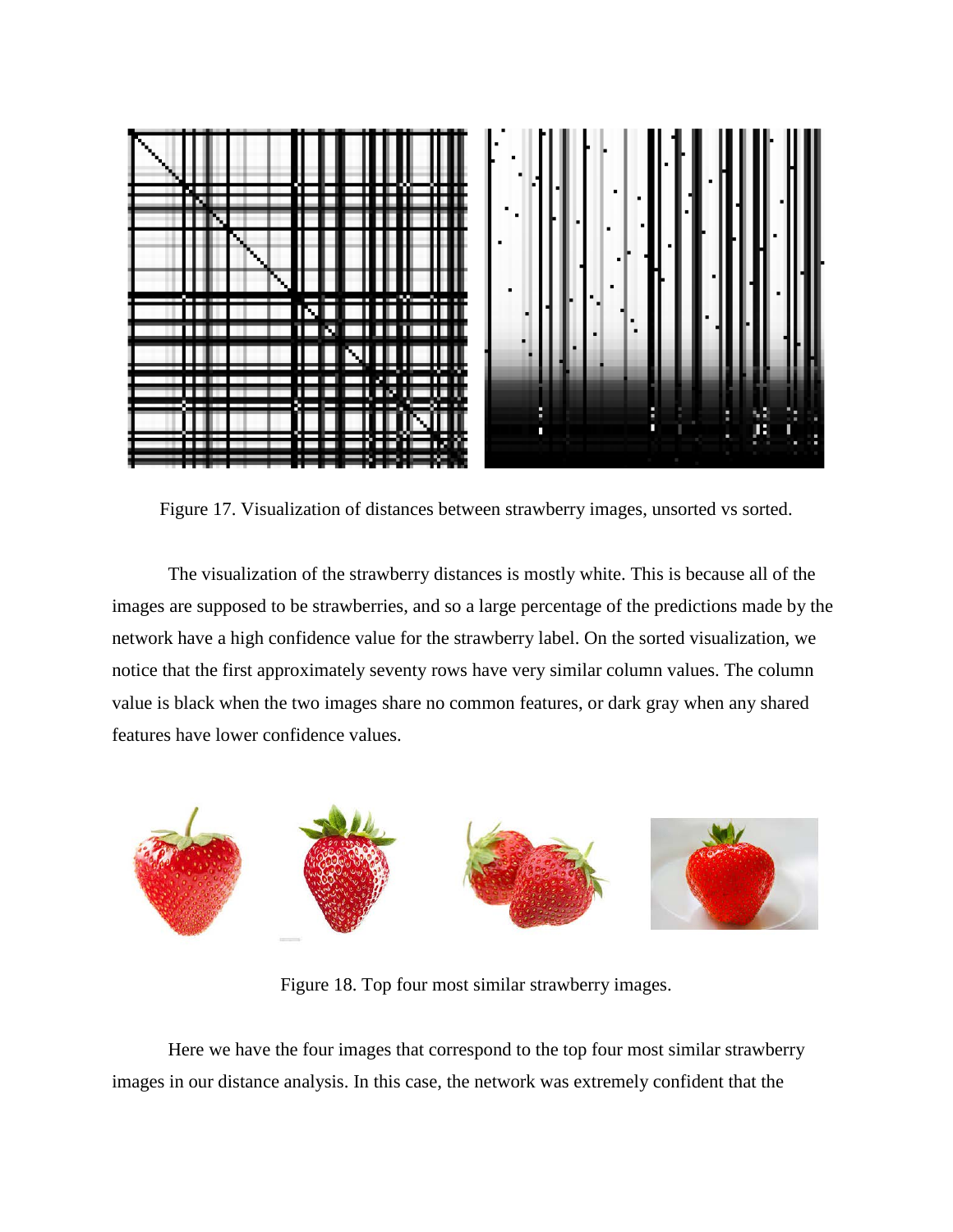images were strawberries. They have confidence values ranging between 0.99996 and 0.99984. The four images are obviously quite similar, with three of them containing a single strawberry, and the other image containing a pair.

Below, we have the four images that were marked as least similar by the distance analysis. The predictions for these images were website, pinwheel, hair slide, and lipstick. These images shared very few prominent features with the data set, and therefore ranked poorly in the distance analysis.



Figure 19. Bottom four least similar strawberry images.

#### **6. Extending Similarity Analysis**

#### **Extending Similarity Analysis Beyond ResNet Categories**

In our final experiment, we wanted to analyze the performance of the ResNet classifier on a collection of images that were not one of the 1,000 ResNet categories. Naturally, we do not expect the ResNet classifier to correctly identify the image category, but we do expect the category labels to contain information that will allow us to find image similarity within the one hundred Google images.

We ran the same experiment on a set of 100 images from the search term "Pompeii". Running that experiment produces these visualizations. On the left, we have the unsorted version of the data, which has scattered gray and white data points throughout the image. When we sort this data based on the sums of values in the rows, we get a more meaningful image.

In the image on the right, we can see white vertical bands formed at the top of the image and slowly getting darker as they go down the column. These lighter colored bands represent images that are similar to each of the top approximately twenty images in the data set.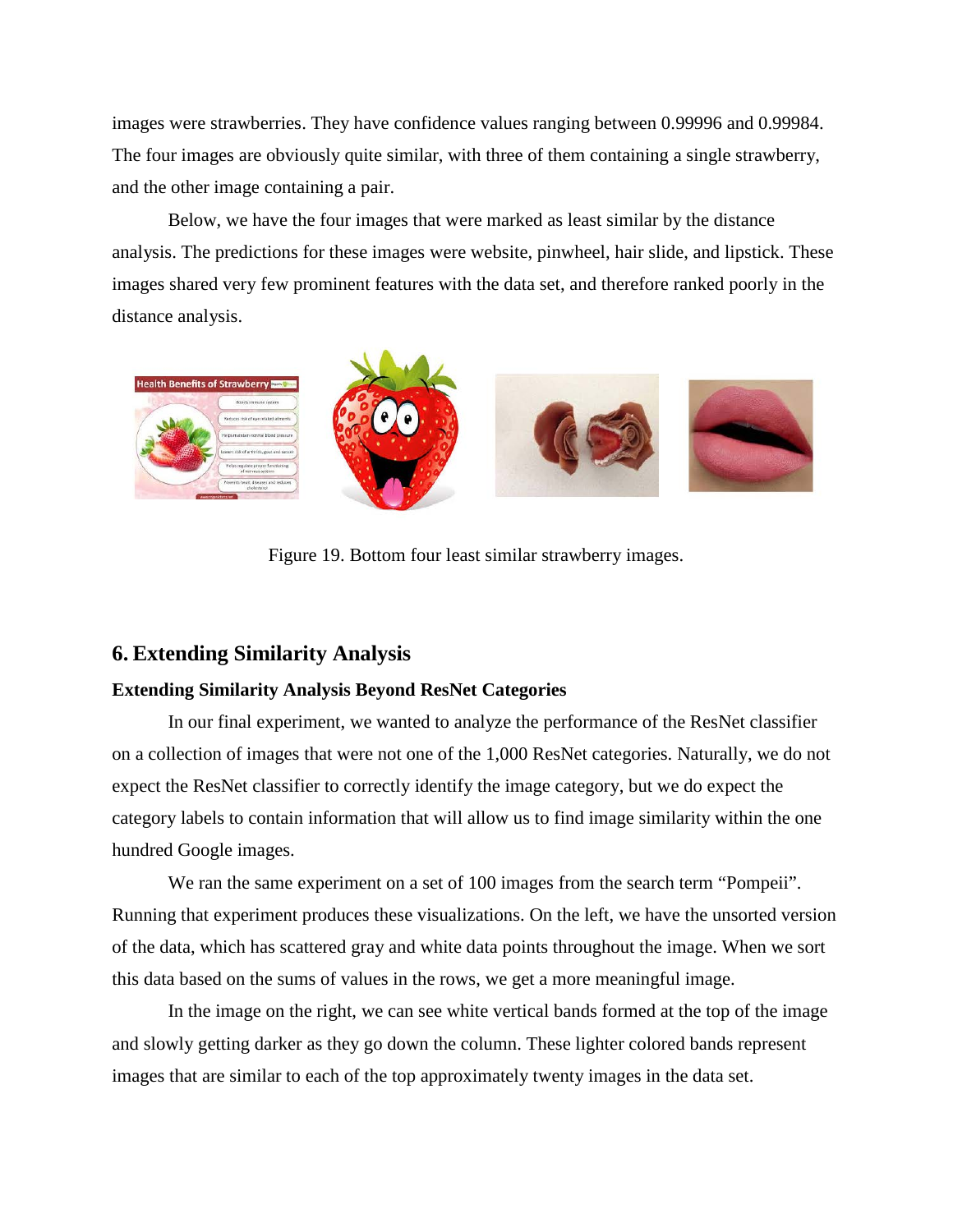

Figure 20. Visualization of distances between Pompeii images, unsorted vs sorted.

These four images are the pictures that ranked highest in the Pompeii data set. The most prominent prediction shared between them is "monument". Also, three of the four feature vectors produced by the network contained monument, castle, palace, and mosque in the top five values. The fourth feature vector contained monument, castle, and palace in the top five. These features must make up the description of buildings depicted. It is interesting that each image is composed of a set of buildings in the foreground, with a blue sky in the background.



Figure 21. Top four most similar Pompeii images.

The four least similar images in the Pompeii data set ranged from a picture of a museum exhibit to a blurry movie poster. These images show how Google uses image captions to determine the contents of a photo. The links to the images have titles such as "Pompeii | Sony Pictures" and "Pompeii: The Exhibition".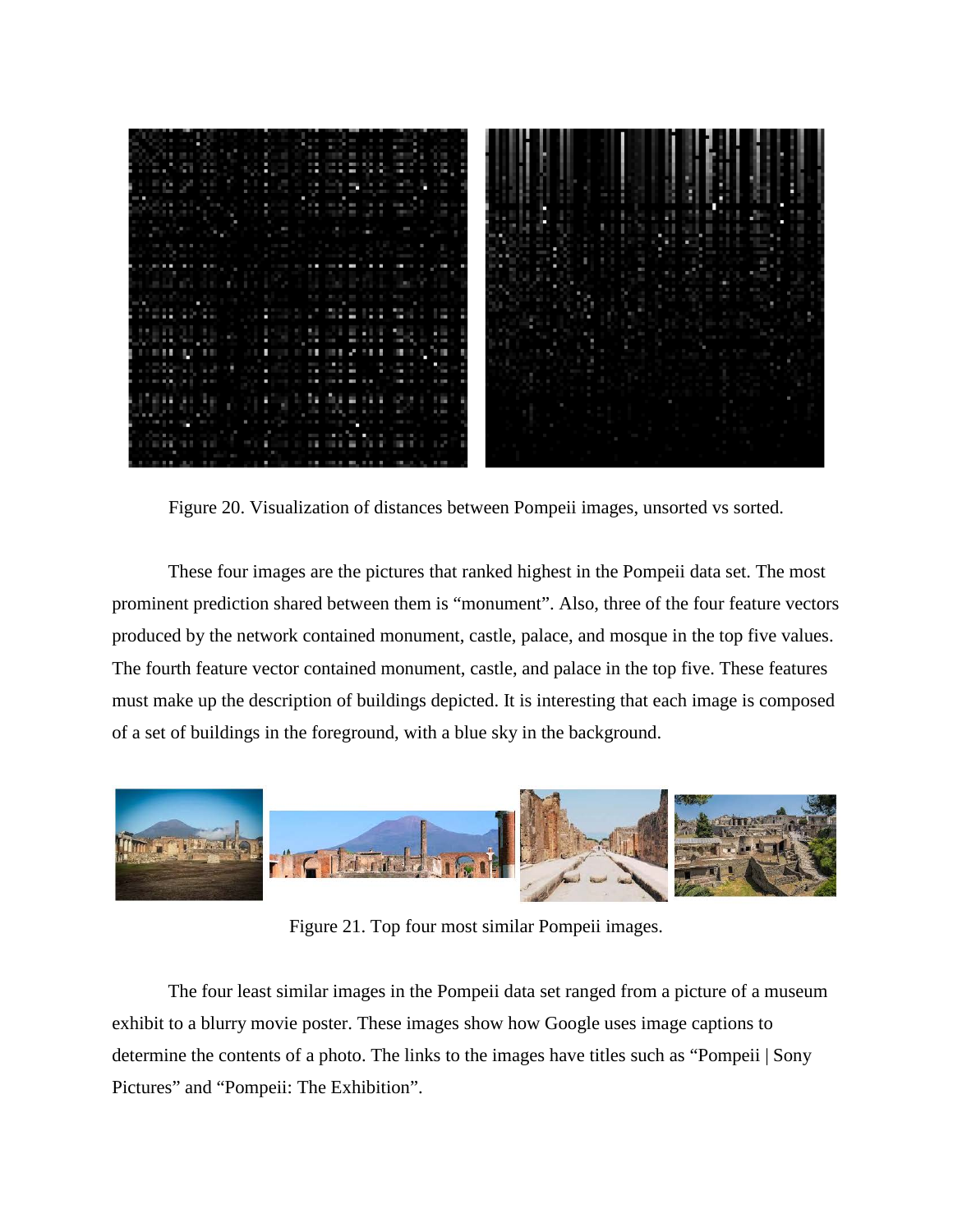

Figure 22. Bottom four least similar Pompeii images.

## **7. Conclusions**

In this research, we compared the results of ResNet image classification with the results of Google Image search. We classified 1,000 images from ten different search terms on Google Image search. Overall, the ResNet classifier had a high agreement with the Google category names, correctly predicting the category of the image 77.5% of the time.

When we analyzed the results of the ResNet classification on Google Image search results, there were several types of misclassification. In some cases, the classifier simply predicted the wrong category for an image. In the case of the wooden mallet, this image likely did not match the training data for "hammer", and so the network made the wrong prediction. For the hammer drill, Google Image search returned an image that can be partially described by the word "hammer". However, that image is not a hammer, and therefore the classifier did not categorize it as such. There were also images of strawberry trifles and strawberry lipstick. Again, these images can be partially described as "strawberry", but that is not a complete description of the object in the picture.

There was also a correlation between the confidence of the ResNet classifier and the likelihood that the top prediction was correct. For each of the categories, when sorted by confidence level, the top half of the list contains a much higher percentage of correct predictions. This is especially true for the "pretzel" category. This correlation seems intuitive, because confidence is a strong factor when considering whether a human's prediction is likely to be correct.

When we calculated the similarity between the "Pompeii" images, we noticed that the images that were most similar to the data set as a whole shared four common classifiers. These classifiers were monument, castle, palace, and mosque. This makes sense, because all four images contain ancient buildings as the main focus.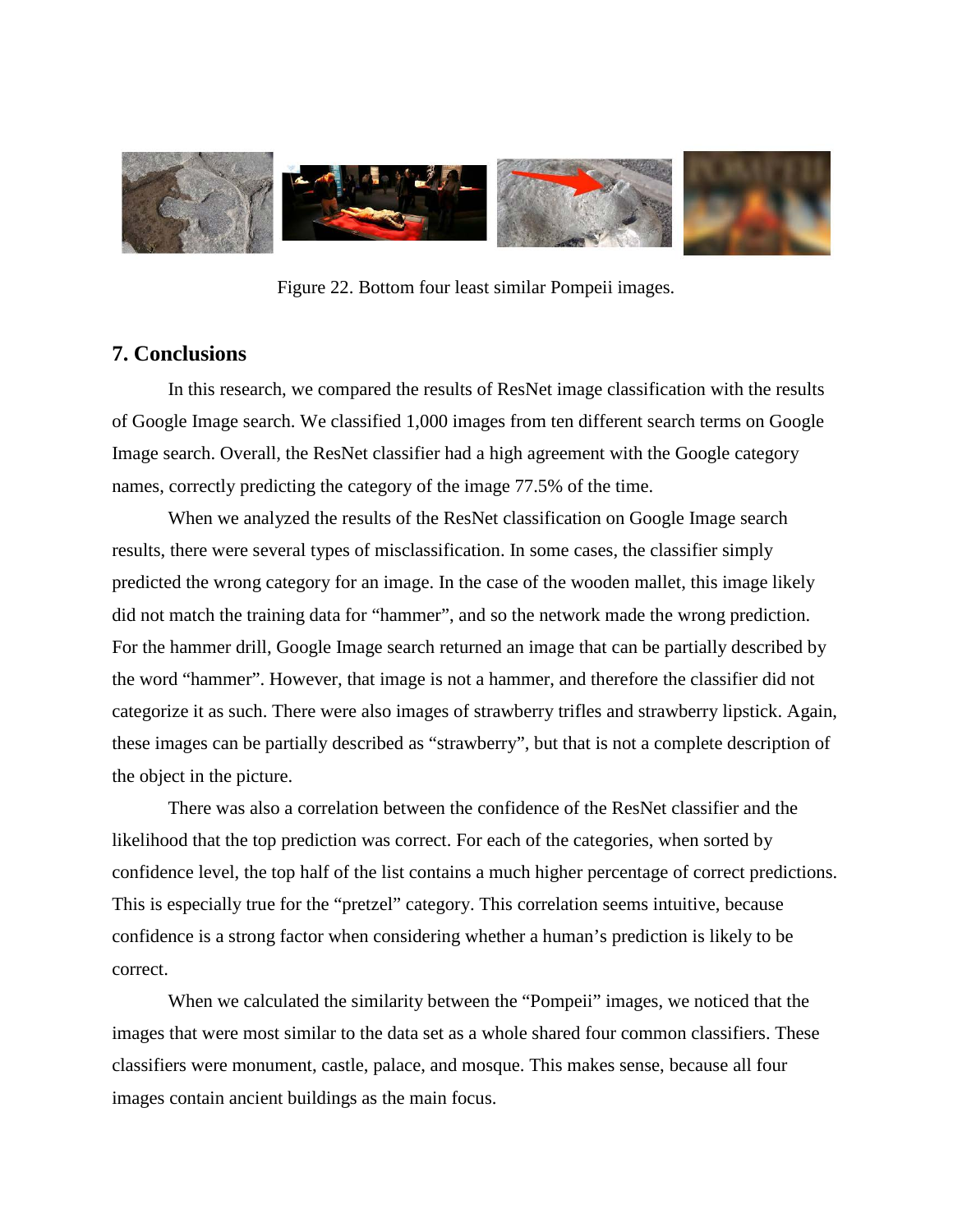#### **Future Work**

One possible use of these calculated distances would be to create a minimum spanning tree of the feature space. Once we have created this tree, we could identify clusters of images that are similar, as well as images that create links between separate clusters. If we remove the links that weakly connect separate clusters, we could create new classifiers for the images that are contained within those clusters. This method could be used to create new categories that are not available within the 1,000 classes, but describe the images in the cluster.

One could programmatically have the classifier create new categories by automatically creating these spanning trees of datasets and separating out the clusters. These clusters could be uniquely named, and the classifier could store which set of features the images in that cluster shared. The classifier would then have a new category to choose if an image input into the network was determined to have that set of features.